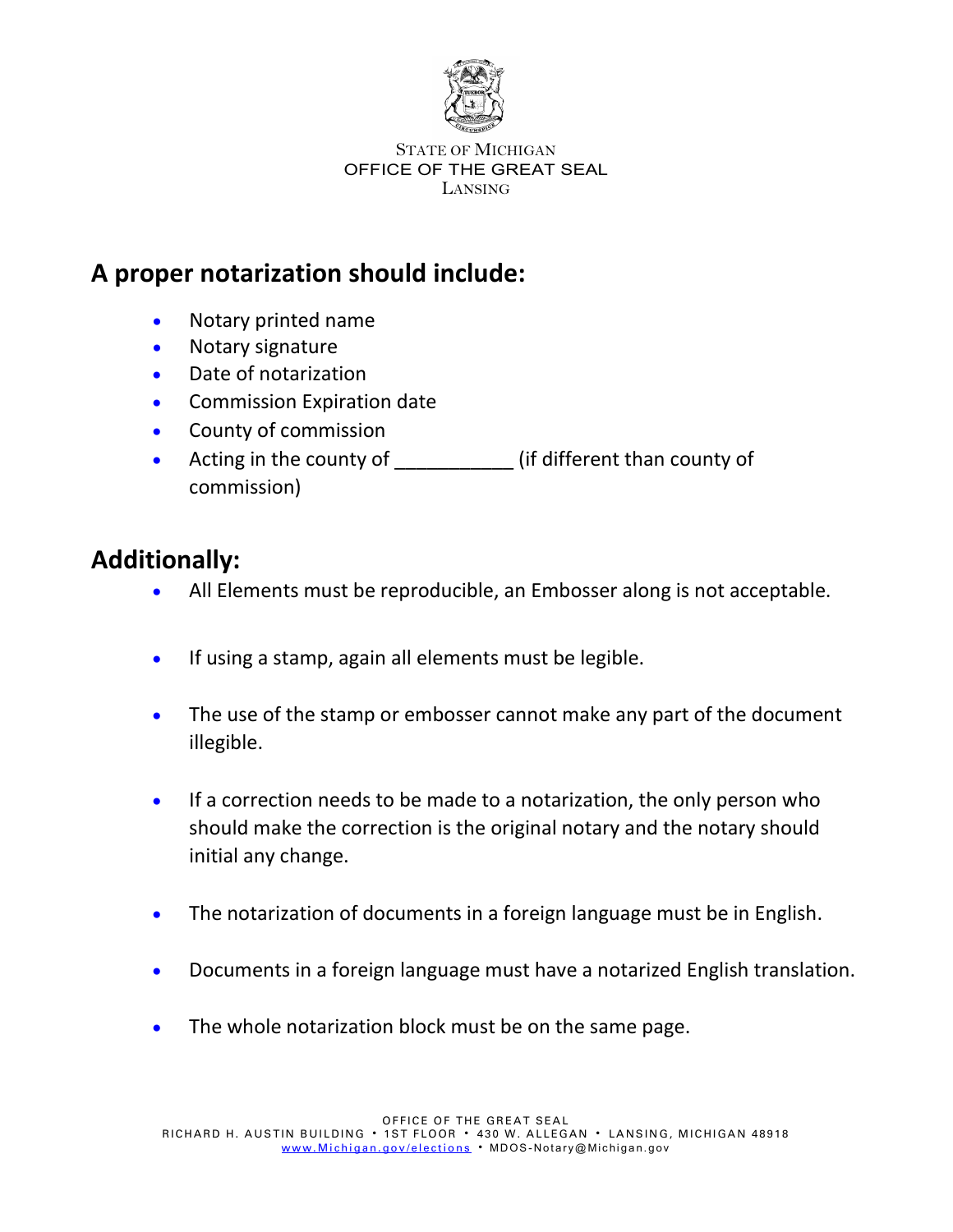

#### STATE OF MICHIGAN OFFICE OF THE GREAT SEAL LANSING

### **Notaries cannot:**

- Notarize a document without witnessing a signature.
- Make a true copy statement.
- Make a certification statement regarding a person, business, or document. Examples: Stating a person is alive. Stating a business is incorporated under the laws of a particular state. State the qualifications of a person.
- Cannot include the term Notario Publico/ Notaria Publica in their notarization or be referred to as Notario Publico/ Notaria Publica within the document.
- Be stated in the beginning of the document and state the whole document.
- A Notary cannot perform a notarial act for a direct lineal ancestor or family member as listed below.
	- **Spouse**
	- Grand and Great Grand Parents
	- **Parents**
	- Children
	- Grand and Great Grandchildren
	- **Stepchildren**
	- **Siblings**
	- Half Siblings
	- In-Laws (current)

Note: A Notary public may perform notarizations for Aunts, Uncles, Cousins, former spouses and former in-law

• Notarize a document in which the notary has a financial interest in.